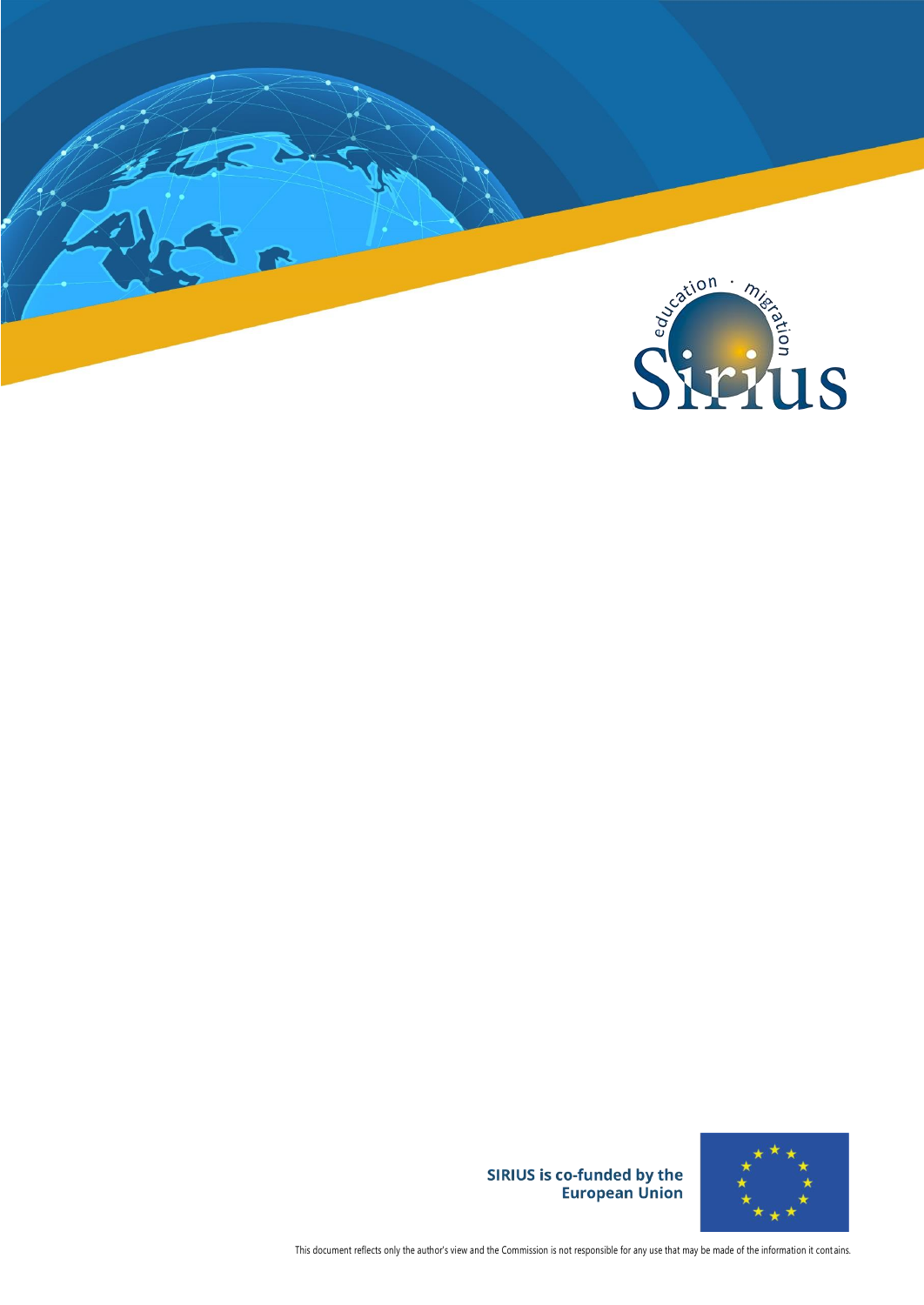# THE 5TH BALTIC INTER-MINISTERIAL ROUND TABLE: **ESTONIA AND LITHUANIA**

"Developing multicultural competence and language awareness in teacher education" Vilnius, 18 September 2019

**Report**

孙子

Eve Mägi (Praxis), Orestas Strauka (PPMI), Hanna Siarova (PPMI)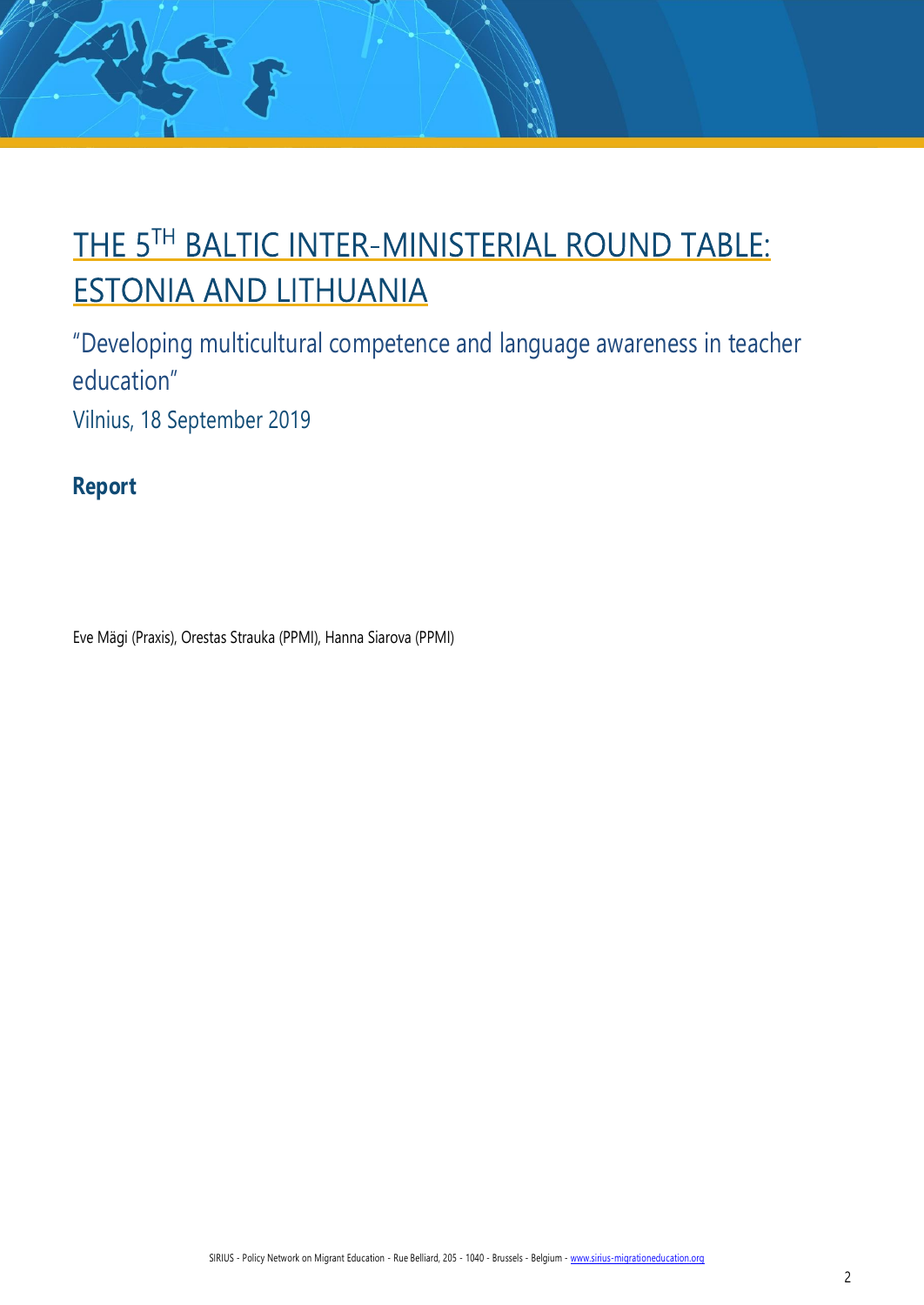# *1. Policy priorities and/or reform opportunities in Estonia and Lithuania*

In Estonia and Lithuania increasing numbers of newly arrived migrants and returning nationals has emphasized the importance of an inclusive education system. Furthermore, long-living cultural minorities in both countries contribute to the diverse linguistic and cultural landscape in the region. This calls for policymakers and education institutions to take specific measures to facilitate the integration of children with a migrant background. The education systems in Estonia and Lithuania face several challenges related to migrant education. One of them is uneven school preparedness to address the needs of diverse learners and teachers lacking competences and skills to deal with diversity in the classroom. The latter aspect is of utmost importance as the success of migrant inclusion in education system in many ways relies on pedagogues and professional support staff in schools. Thus, a growing number of newly arrived immigrants and returnees highlights the importance of multicultural competence and language awareness to be introduced systematically in teacher education programmes. This has become an important policy priority in both Estonia and Lithuania, though the issue has been addressed inconsistently to date.

Both Estonia and Lithuania have undergone various reforms in higher education and teacher training over the past years. However, in Lithuania, the higher education reform did not yield the desired results. Even though the Lithuanian University of Education Sciences (LEU), which was the key HEI preparing future teachers, was reorganised and merged with Vytautas Magnus University (VDU) and a set of Education Academies, now in charge of teacher training, were created across Lithuania (at the premises of other HEIs)<sup>1</sup>, the content and quality of the educational programmes for teachers have barely changed (even though ranked very poorly previously). Furthermore, Lithuania has not adopted a comprehensive and clear framework of teachers´ multilingual and multicultural competences. Lithuanian policy documents do not explicitly require initial teacher education (ITE) universities and colleges to introduce courses that prepare future teachers for diversity. However, ordinance of the Minister of Education, Science and Sport of the Republic of Lithuania 'On the approval of Description of the Study Area of Education and Training' for ITE curricula do stipulate that prospective teachers should be able to develop a tolerant learning environment. This document also states that teachers should be able to adapt to the individual differences of learners stemming from the differences in gender, language, culture, ethnicity or social environment. Moreover, the national competency framework for teachers highlights the importance of teachers' intercultural competences, including those related to ethnic/national identity of learners. However, due to ITE institutions' academic, administrative and financial autonomy they have leeway in translating these provisions into courses and programmes. In practice, ITE curricula across Lithuanian universities and colleges do not explicitly seek to develop multicultural competences. Thus, teacher preparation for diversity depends on the choice and dedication of study module academic staff. As a result, specific diversity-related courses are, in most cases, not mandatory, while institutions lack relevant elective courses as well. One of the exceptions was Master's in Intercultural Education and Mediation programme offered by Šiauliai University. The programme included mandatory courses on 'Intercultural psychology' (6 ECTS) and 'Intercultural consulting' (5 ECTS)<sup>2</sup>. However, the programme has been discontinued.

Due to unclear outcomes of the higher education reform in Lithuania, it is not feasible to indicate whether linguistically responsive and culturally sustainable (LRCS) pedagogy has been included in the development of a new teacher education curriculum. Nevertheless, representatives from Vytautas Magnus University have indicated that currently the university is aiming to include teachers' preparation to address diversity and inclusive education in the university´s agenda. They have identified the need to develop linguistically responsive and culturally sustainable pedagogy in initial teacher training and in-service teacher training. The latter is particularly intended to support the older generation of pedagogues. Furthermore, according to the representatives from the Lithuanian Ministry of Education, Science and Sport, the ordinance of the Minister of Education, Science and Sport of the Republic of Lithuania 'On the approval of the Description of Teachers profession competence' (adopted in 2007) is currently being

<sup>1</sup> Caturianas, D., Budraitis, M. (2019). 'Assessment of the ongoing reforms in higher education in Lithuania', *NESET Ad hoc report no. 3/2019*.

<sup>&</sup>lt;sup>2</sup> European Commission (2017) 'Study on How Initial Teacher Education prepares student teachers to deal with Diversity in the Classroom Country Profile: Estonia'. PPMI.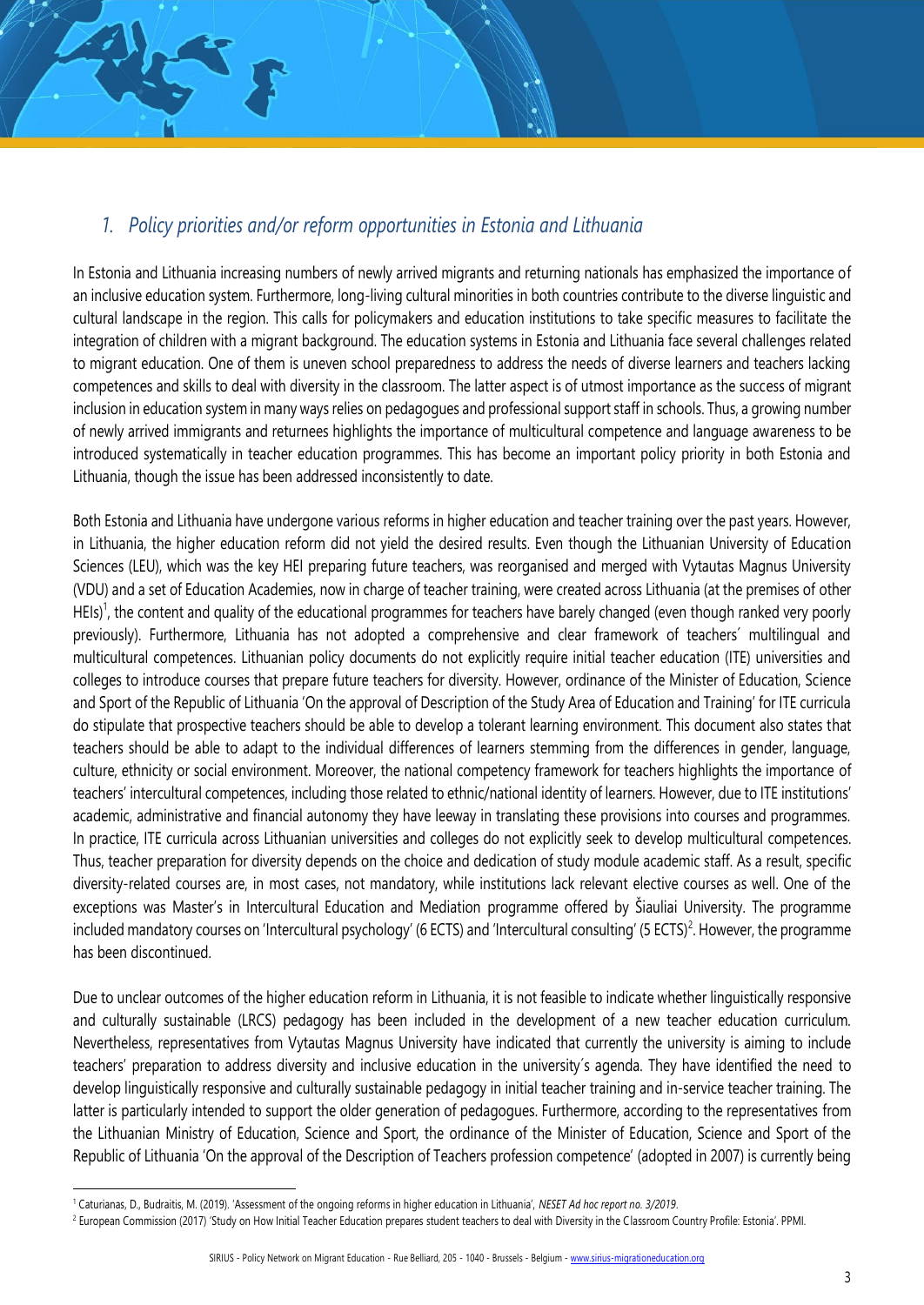revised. Various stakeholders, including representatives from the Education academies, were invited to take part in the drafting process. As the document is in its drafting phase, the Ministry representatives highlighted that the present Sirius round table was a useful contribution to this process by bringing the importance of linguistically and culturally responsive pedagogies to the attention of the Ministry and mapping various participants´ positions on this topic.

Similarly to Lithuania, in the context of large professional autonomy, the universities (University of Tartu and Tallinn University) that provide teacher education programmes are autonomous in designing the curriculum according to the national regulation, which emphasizes inclusive education but does not refer specifically to linguistically responsive and culturally sustainable pedagogy. It must be noted that the qualification requirements for teachers are different in Estonia and Lithuania. While in Lithuania the bachelor's degree is required, Estonia has set a Master´s Degree standard. Currently, the preparation for teaching in linguistically and culturally diverse classrooms in teacher training modules is not consistent in Estonia. At the University of Tartu, multicultural competence is supported through achievements of a few study outcomes in two different subjects that are obligatory for all teacher training students. One of the study outcomes is ability to describe various opportunities to consider multicultural aspects in educational organisation. Vocational education teacher students have obligatory course "Multicultural education". There is an elective course "A Student with a Different Language of Instruction in Estonian School" (Muukeelne laps Eesti koolis") for teacher students. Similarly, the approach is unsystematic in Tallinn University where each institute decides on the curriculum content and the presence of multicultural competence. The courses about special needs education (including both theoretical and practical perspectives) are compulsory in all ITE programmes<sup>3</sup>. Moreover, the practical training during the school placement is considered as a priority in the development of the ITE<sup>4</sup>.

The induction stage also reflects diversity-related issues within the face-to-face or e-training sessions between novice teachers and mentors. In Estonia the ITE providers offer specific training programmes or courses, for instance<sup>5</sup>:

- at the University of Tartu in 2019/2020 the following three bachelor's programmes: Teaching Humanities and Social Subjects in Basic School; Teaching Natural and Exact Sciences at Lower Secondary School and Teacher of Vocational School include the 3 ECTS course 'Diversity in Education';
- the Tallinn University offers a 4 ECTS course for school mentors and international school leadership programme Education 4 Future. The programme focuses on strategic partnerships, school culture, communication with parents, digitalisation of the learning process<sup>6</sup>.

| <b>Estonia</b>                                                                                                                                                                          | Lithuania                                                                                                                                                                                                                                                                   |
|-----------------------------------------------------------------------------------------------------------------------------------------------------------------------------------------|-----------------------------------------------------------------------------------------------------------------------------------------------------------------------------------------------------------------------------------------------------------------------------|
| Attractiveness of the teacher profession                                                                                                                                                | Attractiveness of the teacher profession                                                                                                                                                                                                                                    |
| Only 4% of high school graduates are interested in becoming<br>a teacher <sup>7</sup> .<br>The profession is characterised with gender imbalance and<br>ageing workforce <sup>8</sup> . | Declining overall number of teachers: about 20% decrease<br>from 2009/2010 (40,745) to 2014/2015 (32,243) <sup>12</sup> ;<br>Ageing teacher workforce: In 2014/2015 about 47% of the<br>total teacher population was 50-64 years old and only 9% was<br>below 34 years old. |

|  |  |  |  | Table 1. Comparison of ITE in Estonia and Lithuania against key indicators |
|--|--|--|--|----------------------------------------------------------------------------|
|  |  |  |  |                                                                            |

<sup>&</sup>lt;sup>3</sup> European Commission (2017) 'Study on How Initial Teacher Education prepares student teachers to deal with Diversity in the Classroom Country Profile: Estonia'. PPMI.

<sup>4</sup> European Commission (2017) 'Study on How Initial Teacher Education prepares student teachers to deal with Diversity in the Classroom Country Profile: Estonia'. PPMI. 5 European Commission (2017) 'Study on How Initial Teacher Education prepares student teachers to deal with Diversity in the Classroom Country Profile: Estonia'. PPMI.

<sup>6</sup> Education 4 Future 2015 in a Nutshell (2016). Available at: http://www.tlu.ee/et/hik/Education4Future/E4F-2015.

<sup>7</sup> Mägi, E.; Nestor, M. (2012). Koolilõpetajad ja nende karjäärivalikud. Praxis

<sup>8</sup> OECD (2016) Education Policy Outlook: Estonia. Available at: http://www.oecd.org/estonia/Education-Policy-Outlook-Country-Profile-Estonia.pdf. Accessed 18.10.2016 <sup>12</sup> Ministry of Education and Science (MoES), *Lietuvos švietimas skaičiais 2015: Bendrasis ugdymas* [Lithuanian education in numbers 2015: general education], Centre of Information Technologies in Education, 2015.; Ministry of Education and Science (MoES), ITC Education Management Information System. Available at: http://svis.emokykla.lt/lt/index/wpage. Accessed 24.10.2016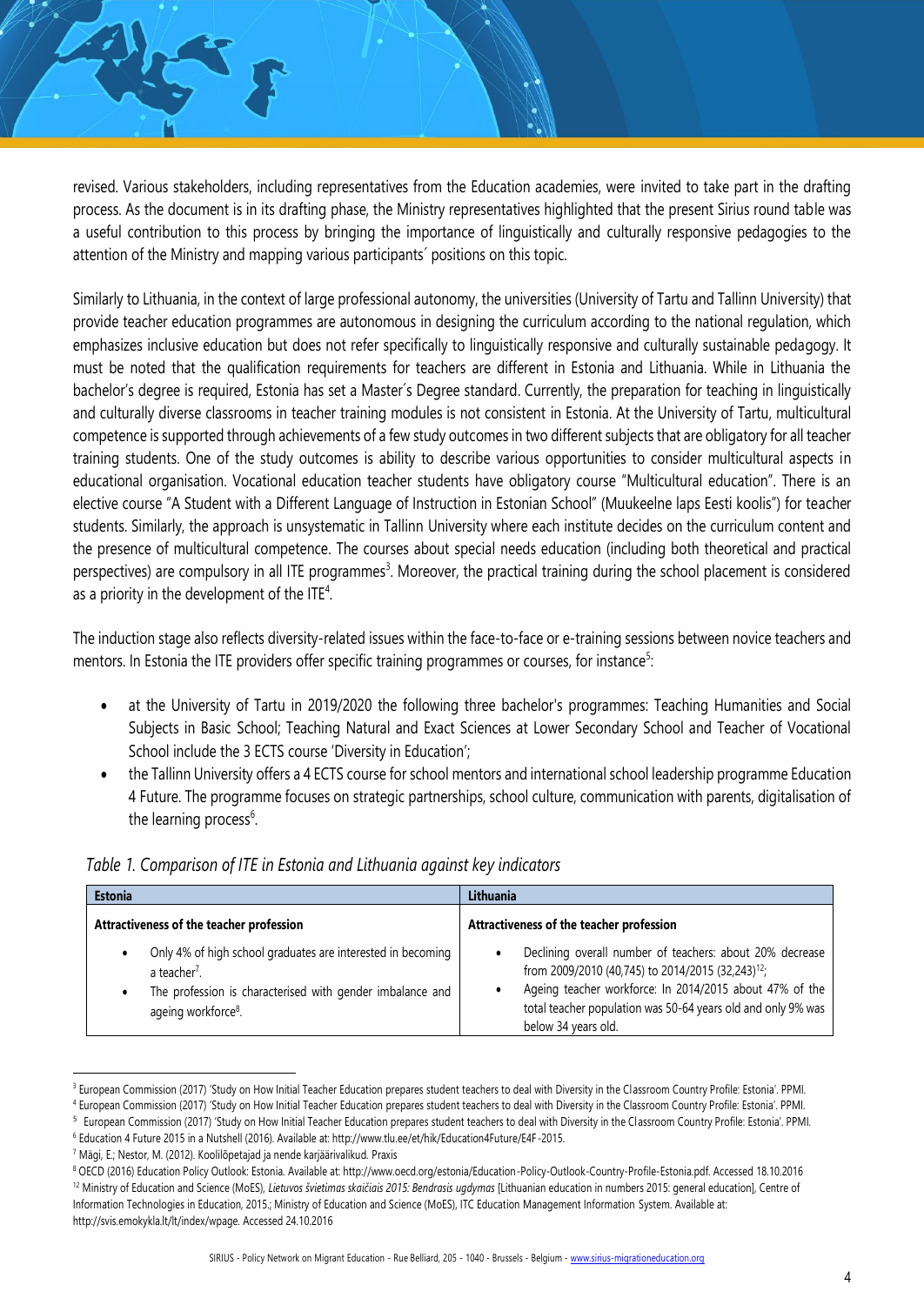- On average, the ratio of teacher's salary to other full-time workers' with tertiary education is 64%<sup>9</sup>.
- The enrolment rates in ITE have been diminishing: In 1995, 10% of student population were in teacher education programmes, but only 6.3 % in 2015<sup>10</sup>.

#### **Organisation of ITE**

- The main components of ITE are: (1) studies in general education; (2) study related to a specific subject(s) or a specialty; (3) professional studies (60 ECTS, including educational sciences, psychology and subject didactics and pedagogical traineeship at least 10 weeks); and (4) final thesis or examination of the relevant higher education level that includes pedagogical research.
- For pre-school teachers and vocational education teachers, a bachelor's degree is the minimum requirement; all other teachers should have a master's degree or its equivalent.
- Teacher educators should complete at least a 6 ECTS course in educational sciences in postgraduate or doctoral level or inservice training for at least 160 hours total<sup>11</sup>.
- The profession is marked by gender imbalance: in 2014, 94% of teachers in ISCED 1, 84% in ISCED 2, and 83% in ISCED 3 were women<sup>13</sup>.
- The teaching profession does not attract high achieving students and teacher salaries are among the lowest in Europe<sup>14</sup>.

### **Organisation of ITE**

- There is no official requirement for structured induction programmes.
- Minimum length of in-school placement for teacher students (ISCED levels 1, 2 and 3) is 800 hours (30 ECTS).
- Minimum required level of ITE: Bachelor's level for primary, secondary and upper secondary teachers.
- At least 30% of teacher educators in universities should have practical pedagogical experience of at least three years; teacher educators should update their scientific and/or pedagogical competences regularly<sup>15</sup>.

*Source: European Commission (2017) 'Study on How Initial Teacher Education prepares student teachers to deal with Diversity in the Classroom Country Profile: Estonia'. PPMI.*

Overall, while the life-long learning strategy and general agreement on the need to address teacher preparedness to work with diversity is present both in Estonia and Lithuania and is addressed in policy documents mostly through the emphasis on inclusive education, the linguistically responsive and culturally sustaining pedagogy should be enhanced. Ongoing discussions and strategy planning at the ministerial levels in both Estonia and Lithuania represent a window of opportunity for SIRIUS to feed into the process.

# *2. The key focus of the Baltic inter-ministerial round table*

The key focus of the Baltic workshop in 2019 was to contribute to the **improvement of initial teacher education in Estonia and Lithuania to better reflect the needs of multilingual and multicultural classrooms**. During the round table participants identified the measures and next steps that would facilitate the implementation of policy priorities in this area. Supporting the discussion with successful experience and lessons learnt in the area was Dr Jenni Alisaari from Turku University. She introduced the recent Finnish curriculum reform related to linguistically responsive and culturally sustainable pedagogy and its implications for teacher education. She further engaged LT and EE stakeholders into discussion reflecting on how Finnish experience can be useful for the Baltic context and assisted in identifying various key stakeholders and key actions in the process of enhancing the quality of initial and in-service teacher education in EE and LT.

 $13$  Ibid

<sup>9</sup> Estonian Lifelong Learning Strategy 2020 (2014). Estonian Ministry of Education and Research. Available at: https://www.hm.ee/sites/default/files/estonian\_lifelong\_strategy.pdf. Accessed 18.10.2016

<sup>&</sup>lt;sup>10</sup> Ministry of Education and Research (2015). Annual analysis by the Ministry of Education and Research 2015 Summary

<sup>11</sup> Framework Requirements for Teacher Training (2000, renewed in 2015). *Riigi Teataja (State Gazette)*, 18.08.2015, 10.

<sup>14</sup> European Commission/EACEA/Eurydice. *Key Data on Teachers and School Leaders in Europe*. Eurydice Report. Luxembourg, Publications Office of the European Union, 2013

<sup>&</sup>lt;sup>15</sup> Minister of Education and Science of the Republic of Lithuania (MoES), 'On the approval of Description of the Study Area of Education and Training', Ordinance of the Minister of Education and Science of the Republic of Lithuania, No V-1264, 2015.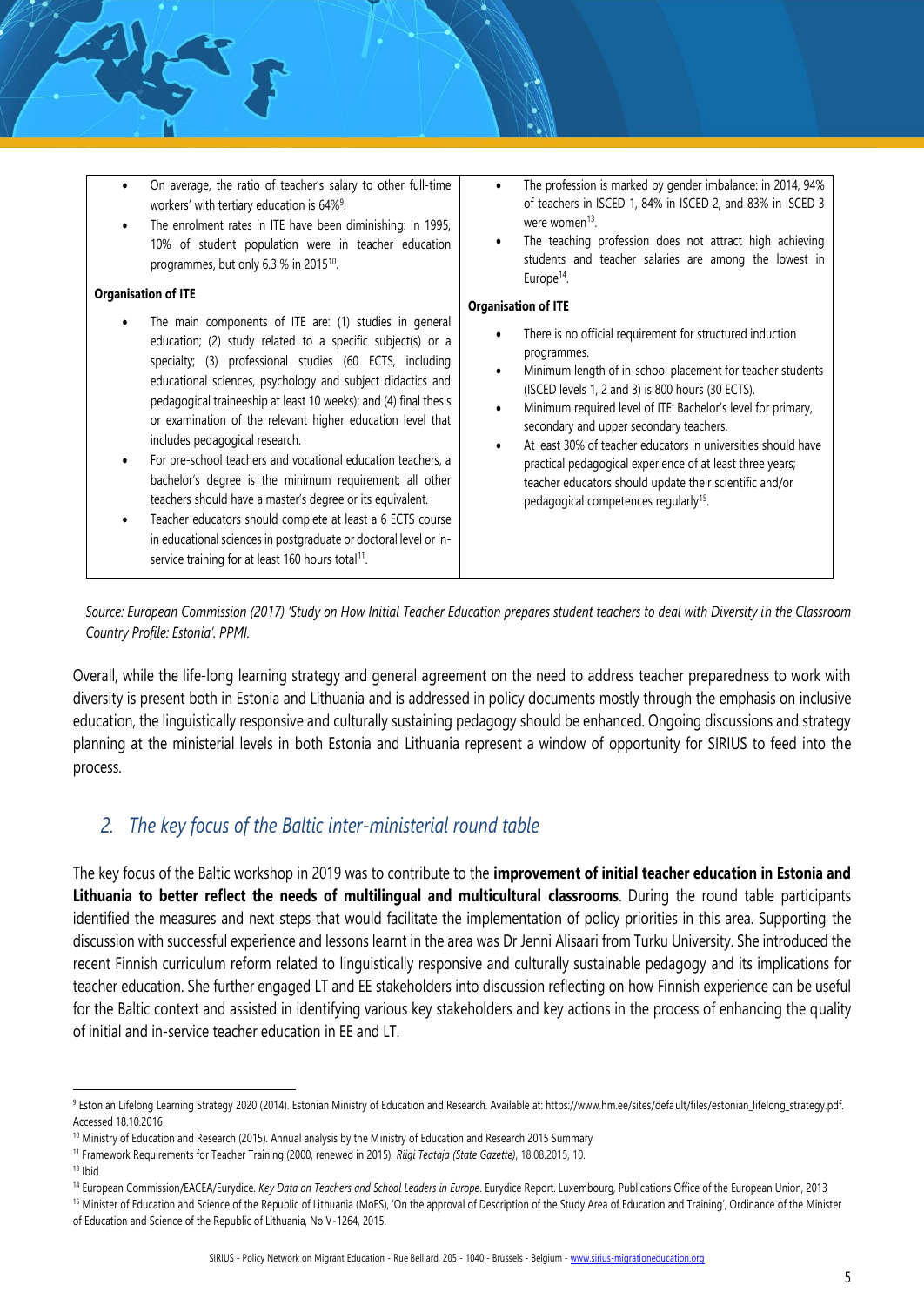One of the main conclusions from the 2018 Baltic workshop 'Validation of prior learning of newly arrived migrant students' was that a prerequisite for successful validation and evaluation of prior migrant's learning is teachers´ multicultural competence and teachers´ capacity to work in multilingual and multicultural settings. This would strengthen teachers´ capacity to work in multilingual and multicultural settings and enable them effectively to apply various linguistically responsive and culturally sustaining (LRCS) pedagogical techniques and tools available. It was emphasized that understanding of thematic conceptions and theoretical background is equally important.

Systematic integration of diversity content into teacher training curricula helps prepare teachers more holistically for working in diverse classrooms. Introduced within all initial teacher education degree programmes, transversal modules on multiple aspects of diversity such as multilingualism and multiculturalism represent an integrated way to infuse diversity throughout the curriculum<sup>16</sup>. This approach helps to make diversity a common issue, without limiting it to a particular initial teacher education pathway or a separate group of teachers. It was established during the Baltic roundtable 2018 that understanding of thematic conceptions and theoretical background should frame the LRCS pedagogical approach. At the same time, in order to improve teacher education in the Baltics, the outcomes of recent higher education reforms, good practice examples and opportunities for intra-sector cooperation between different stakeholders should be analysed.

In 2019 Baltic round table, it was yet again confirmed that currently there is no systematic assessment tool for migrant and returnee children which could help to identify their prior learning achievements. Every teacher and/or school has to invent their own tool ad hoc. Evaluation of the situation demonstrates a need for a standardized assessment and evaluation procedure and/or services<sup>17</sup>. As Estonian and Lithuanian school professionals enjoy great professional autonomy, the dilemma of 'may and must' need to be solved by the creation of a standardise set of mechanisms and tools that can be adjusted according to the specific needs in order to support teachers to best respond to the needs of new comers and equip them with knowledge on how rich resources of diverse students in the class can be used for learning.

The Finnish curriculum reform and revision of initial teacher education in this context served as an inspirational experience providing elements and lessons learnt that can be used in the Baltic system. Jenni Alisaari presented some effective measures how to redesign teacher education to achieve systematic training in LRCS pedagogy. The pedagogy is based on the approach that every child has the right to use any language he or she knows and inclusive approach to education by maintaining various sides of identity. Similarly, to Estonia and Lithuania, initial teacher education in Finland is based on freedom and autonomy of higher education institutions. Thus, universities have flexibility in addressing the ITE guidelines. In Finland, one of the push factors for comprehensive teacher education reform was a large-scale national project initiated and financed by the Ministry of Education - [DivEd](http://dived.fi/what-is-dived/) focusing on initial teacher education and in-service training of teachers, aiming to link LRCS with curricular reform. Jenni emphasized the importance of systematic guidance and mentoring in the process and long-term vision of the Ministry in this regard. One of the interesting and key success factors of effective implementation of DivEd is that all the capacity building activities for teachers are held in schools, which ensures greater outreach and training of the whole school community.

Clear policy discourse and guidelines at the national level are also an important factor for successful implementation of the inclusive education. The table below summarises on how the view of diversity and multilingualism has changed in the new curricula in Finland.

| 2004<br>Curricular areas              |                                                                         | 2014                                                                                                        |  |  |  |
|---------------------------------------|-------------------------------------------------------------------------|-------------------------------------------------------------------------------------------------------------|--|--|--|
| Value<br>language<br>tor<br>education | languages should have been taken resource for learning.<br>into account | in National and local minority Languages are seen as part of human rights, and multilingualism is seen as a |  |  |  |

<sup>&</sup>lt;sup>16</sup> European Commission (2017), Preparing teachers for diversity: the role of initial teacher education. PPMI.

<sup>&</sup>lt;sup>17</sup> Eve Mägi and Hanna Siarova (2018). The 4<sup>th</sup> Inter-ministerial Round Table on Migrant Education Policy Partnership "Mapping prior learning". PPMI & PRAXIS.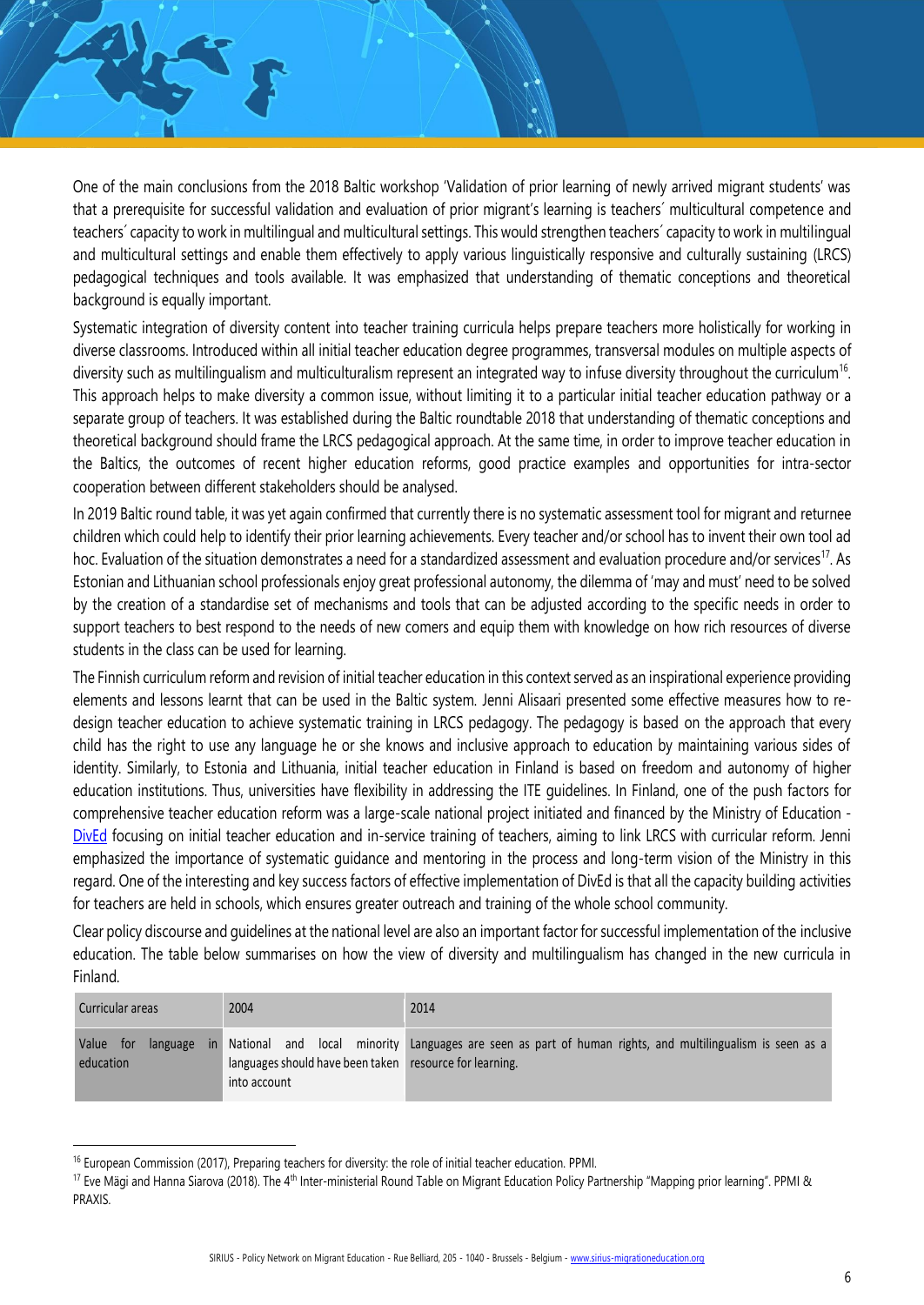| Theory of learning                                | Language was not mentioned                                                                                                                                             | Language is seen as an essential part of thinking and learning                                                                                                                                                                                           |
|---------------------------------------------------|------------------------------------------------------------------------------------------------------------------------------------------------------------------------|----------------------------------------------------------------------------------------------------------------------------------------------------------------------------------------------------------------------------------------------------------|
|                                                   |                                                                                                                                                                        |                                                                                                                                                                                                                                                          |
| Main<br>responsibility<br>0t<br>education         | Every student's linguistic identity<br>and development of first language<br>were to be supported                                                                       | Students are supported to become versatile and talented language users in their<br>first languages as well as in other languages. Students are encouraged to interact<br>with even minor language skills. Multiliteracies is seen as an important skill. |
| Schools' Operating Culture                        | Language was not mentioned                                                                                                                                             | Language awareness is one of its main aspects                                                                                                                                                                                                            |
| Special issues related to<br>language and culture | No introductory text regarding to<br>multilingualism<br>language<br>or<br>Maintenance<br>0f<br>awareness.<br>traditional cultures and languages<br>was seen important. | The aim is in instructing students to value linguistic and cultural diversity, and<br>advocate for bi- and multilingualism and thus strengthen the language awareness<br>and metalinguistic skills of the students.                                      |
| Assessment                                        | Minor change in terminology                                                                                                                                            |                                                                                                                                                                                                                                                          |

*Source: Developed by Jenni Alisaari 2019.*

孔子

# *3. Key discussion points*

**I. It takes a network of professionals to implement linguistically responsive and culturally sustaining pedagogy in teacher education curriculum: university teachers as main implementors, researchers and external experts in supporting roles, while policy makers from ministries lead by steering and supporting, not controlling** 

Who is the lead and who is supporting role in the development of linguistically responsive and culturally sustaining *pedagogy in teacher education curriculum? What triggers the change in the context of autonomy? What is the goal of the development process?*

The main goal of the curriculum renewal in Finland was ensuring multiliteracy that all students should be able to use their whole linguistic repertoire for the purpose of learning, every teacher is a language teacher and every student is encouraged to value diversity and make every language valuable. The policy makers from EE and LT agreed with this direction of the reform, though acknowledged that education vision and policy documents in both countries are not that comprehensive in embracing diversity. A follow-up question was raised whether there is a political agreement that ability to work with diversity can be included in the list of teacher's competencies in Lithuania? The policy-makers present marked that there is no political opposition regarding the inclusion of the ability to work with diversity in the list of teachers competencies, and, in fact, were grateful to have taken part in this discussion, which will feed into the drafting of the new teacher competence framework. The Estonian representative emphasized the principle guiding the national curriculum in Estonia that every teacher is a language teacher and should therefore understand diversity.

While the context of life-long learning and general agreement of the need to address teacher preparedness to work with diversity is present both in Estonian and Lithuanian policy documents and the legislative level support appears to be largely addressed, the process of development LRCS pedagogy in teacher training takes a network of various stakeholders and initiative from the state level policy makers to be implemented.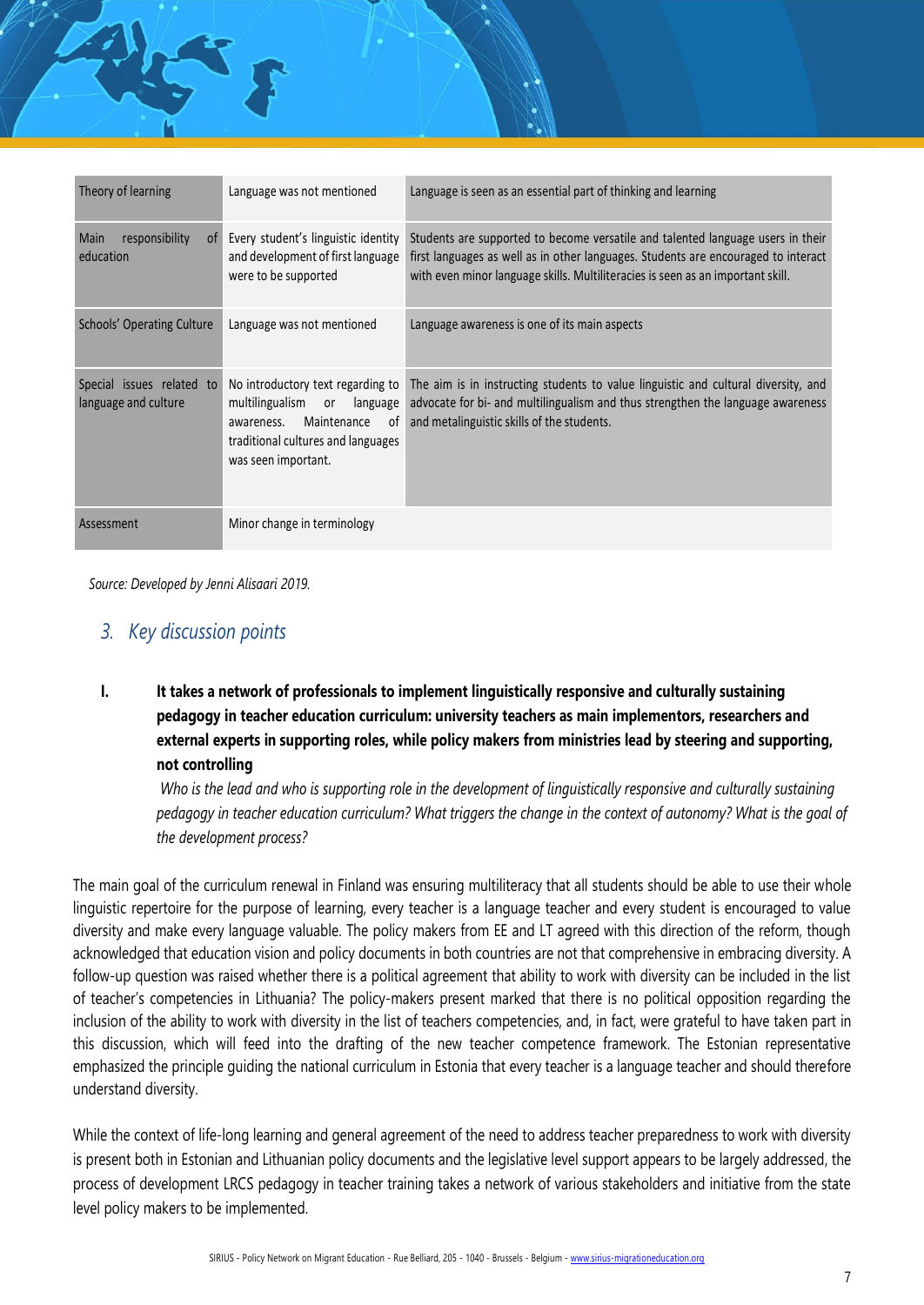In order to reach the stated goals, several approaches were suggested. First, the development process could be led by a working group of various stakeholders. For instance, the working group consists of researchers, experienced and young teachers and university teacher trainers and academics. Policy makers from the Ministry need to initiate the process and take part in quality assurance activities. Researchers and teacher trainers are key in this process too, as they have a macro-level understanding of a country context and practicing teachers can share their experience and observations. In the context of the Baltic states it was also considered to invite external experts in multicultural and multilingual pedagogies on board, who could bring more in-depth knowledge and international evidence into the process of teacher training curricula revision.

An important step discussed during the workshop is the need to concentrate more thoroughly on the renewal of pedagogical philosophy based on the principle that every teacher is a language teacher. Universities with their teacher trainers, researchers and curriculum developer teams could be the main implementors of the reform, but less likely the only leaders. Policy makers from the ministry are expected to initiate this change, for instance, by renewing standards for teacher competences. At the same time, it is important to have a clear vision at ministerial level how to promote the attractiveness and quality of teacher education. It was suggested that motivating the implementation of LRCS pedagogy in the curriculum goes together with increasing attractiveness of the teaching profession. The latter can, for instance, be promoted by the media campaigns related to teacher profession. Thus, a network approach was found as the best solution for the renewal process - the partnership that facilitates cooperation between university teachers and researchers, teacher training academies (in Lithuanian case), policy makers from the ministries and external experts to equip with additional competence.

Illustrated by the example of Finland who has implemented development of LRCS pedagogy in the teacher education curriculum, the initiator of the reform process has been the Finnish Ministry of Education. More specifically, the ministry has provided funding and renewed the concept of teachers´ professional development. The main role of the ministry was to lead by steering not controlling and to provide recommendations. Some recommendations from the European Commission have successfully supported the implementation. In the Finnish context the large-scale project "Developing Lingustically Responsive and Culturally Sustaining Teaching and Teacher Education in Finland" ([DivEd\)](http://dived.fi/en/) carried out in partnership with numerous universities has been the main trigger to promote changes in the areas of language awareness and cultural responsiveness in teacher education.

**II. The challenge of limited competence in the areas of language awareness and cultural responsiveness in teacher education can be tackled with partnerships between (a) the universities in Lithuania, Estonia and possibly Finland; (b) between university teacher training units within the country; and (c) involvement of internal or external experts**

*Who has the required competence for guiding the development process? How to motivate teacher educators?*

Both Estonia and Lithuania are rather small countries in terms of population which makes it challenging to find top experts and competence in every field. Thus, there is a limited capacity of expert knowledge in the areas of language awareness and cultural responsiveness in teacher education as was pointed out by the representative from the University of Tartu as a challenge hindering the development of initial and in-service teacher education in terms of LRCS. Immediately academics from both Estonian and Lithuanian universities suggested cooperation and competence sharing/building between the teacher trainers and curriculum developers to tackle this challenge. It was inquired whether external experts were involved while developing the teacher's preparation programme in Finland. Jenni Alisaari explained that a network was created between Turku and Tampere universities and several external exports including Jim Cummins have taken part in the programme development process.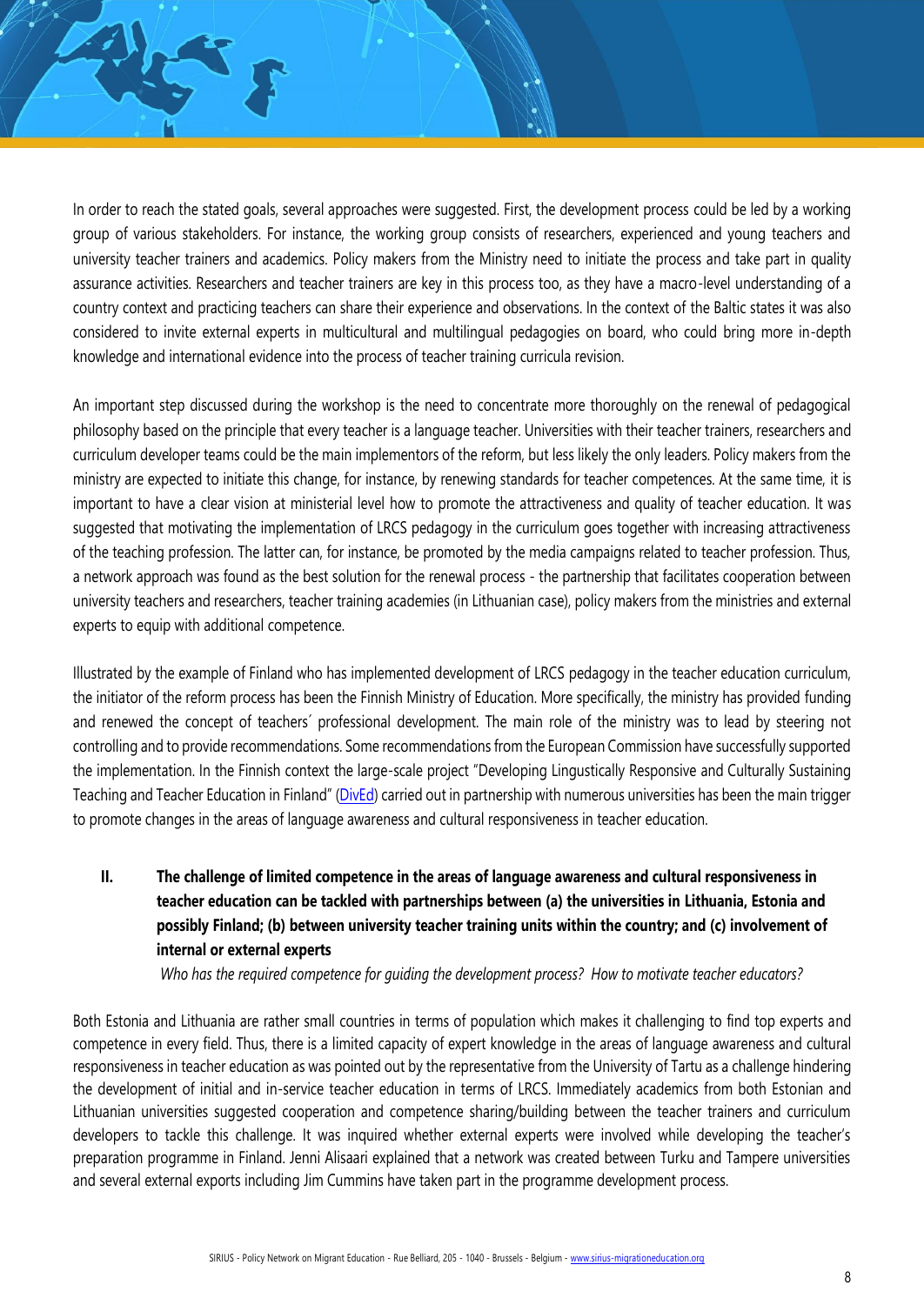The question of competence raised a question of an existing research and mapping of status quo in the two countries. In Estonia, a group of researchers is working on migration: an overview of existing research on multilingual education is in progress. However, during the discussions it emerged that experts and researchers are working in a fragmented way on this topic. For instance, there are some studies on bilingual education and on returnees etc, but there is not a wholistic point/place of reference where teacher trainers or teacher students, practicing pedagogues or other interested parties would be able to gain an up-to-date and evidencebased overview both in terms of research, including policy analysis and overview.

Another point raised during the round table discussion was related to the preparation and motivation of teacher educators as crucial actors in the partnership. Finnish experiences emphasized teacher educator´s key role in development of innovative curriculum, pedagogical practices and building the foundation for reflectivity, openness and innovation in ITE. Teacher educators can provide student teachers with targeted knowledge and curricular resources, in creating critical reflective discussions on diversity and equity in education, in proposing diverse school placements, and in preparing them to communicate and interact with pupils' families<sup>18</sup>. Yet, participants agreed that currently, teacher educators are not prepared in terms of LRCS as standard qualification requirements for teacher educators rarely pass this in initial training. It is crucial therefore to plan some capacity building activities for teacher educator and engagement of international teacher educators to support and guide in the process of preparation/revision of teacher training modules.

# **III. In order to ensure quality and comprehensive approach, best practices need to accompany understanding of theoretical background of language awareness and cultural responsiveness**

*What is possible to include in teacher training programmes?*

While acknowledging the common understanding that teachers often seek best practices and practical advice, some participants were rather critical about putting the main emphasis on best practices. They also emphasized the value of theoretical framework which helps to understand various conceptions and enables teachers to make appropriate choices in practice. Thus, there is a need to look at the external experience and build an academic discipline of linguistically sensitive and culturally sustainable pedagogy intertwined with practical examples. Researchers stressed the need to address the topic of benefits for native students in diverse classroom in a more systematic way both theoretically and with practical examples.

Mentors in existing schools need to be able to integrate and cover the issues of practical elements and include the information in the programme. One instrument that could initiate systemic change: a quality assurance system that could include requirements of LRCS pedagogy. Effective quality assurance strengthens the capacity of ITE to prepare student teachers in LRCS pedagogy. However, most quality assurance mechanisms do not take diversity-related aspects into account when evaluating ITE programmes and curricula. Furthermore, existing quality assurance systems are rarely linked to the competences and learning outcomes to be acquired by student teachers. In evaluating, accrediting, and providing recommendations for ITE systems, quality assurance can constitute a key tool to better promote the inclusion of diversity from the policy to the provider level. Lithuanian and Estonian educational institutions could attain expertise from quality assurance policies and guidelines in other countries. For instance, in Austria, in 2013, the Quality Assurance Council (QSR) for teacher education was created to support the preparation of a handbook for curriculum development. It provides guidelines to ITE institutions for developing their own curricula. The QSR described four competences as necessary goals for teacher education: 1) general pedagogical competence; 2) subject and didactical competence; 3) diversity and gender competence; and 4) social competence.

<sup>&</sup>lt;sup>18</sup> European Commission (2017), Preparing teachers for diversity: the role of initial teacher education. PPMI.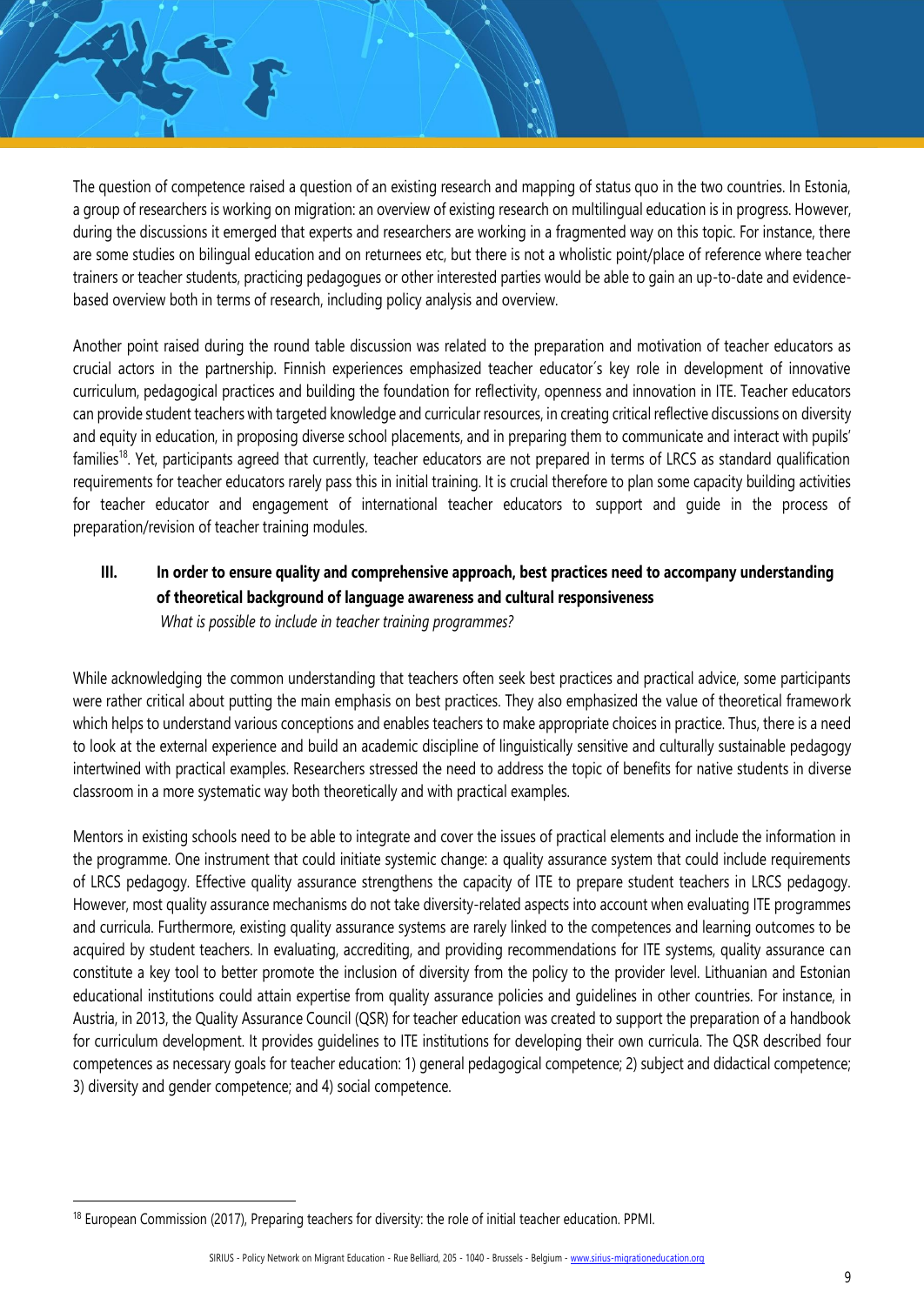### **IV. There should be a continuity in teacher education, covering both ITE and in-service training**  *What is more efficient: ITE or CPD?*

Even though the major focus of the discussion was initial teach education, the workshop also emphasized the importance of continuity of teacher education, adequacy and quality of in-service teacher training and encouragement of in-service teachers to take part in the training systematically. Participants raised concern regarding the teacher's motivation to take part in the LRCSrelated in-service professional development courses. It was agreed that, firstly, funding should be allocated to motivate in-service teachers to gain additional qualifications and enhance their skills. However, it would be crucial to decide who can ensure the quality of in-service teacher education. Another issue raised is the sustainability of in-service teacher qualification (in terms of professional development quality). Participants noted that in Lithuania every institution can receive accreditation and provide in-service training, which results in disperse and fragmented offer. Thus, it is hard to ensure the sustainability and the quality of professional development courses. It was suggested to limit the types of training providers, e.g., to Education academies in universities (as it is done in Estonia or Finland). This would ensure higher quality of the offered courses and motivation of teachers to take part in their competency's development. Also, digital online courses could be offered as an alternative. For instance, online tool in Spain (*Una Guía para aplicar la educación intercultural en la escuela)* enables in-service and pre-service teachers to review their own beliefs about diversity and helps them put into practice resources for LRCS pedagogy.

## *4. Conclusions and way forward*

- I. Lithuanian National Agency for Education is currently developing an integration model where they will highlight the importance of linguistically sensitive and culturally responsive teaching and include a section with useful materials and tools.
- II. Lithuanian Ministry of Education will use the resources from the 2019 Baltic workshop in the finalisation of teacher competence' standards more explicitly highlight multicultural competence and language awareness of teachers.
- III. In the context of positive net migration rates and dispersion of migrants throughout the country, the Ministry of Education and Research in Estonia suggest two possible solutions to address diversity:
	- a.) Establishing regional competence centres that consult and support school professionals. Such as centre will serve as a place of reference where teacher trainers or teacher students, pedagogues, parents or other interested parties would be able to gain an up-to-date and evidence-based overview of research, policy analysis and best practices.
	- b.) Ensuring that every teacher receives training on sufficient linguistically responsive and culturally sustainable strategies and pedagogical competence (incl. migrants and returnees) through initial and/or in-service training.

In Lithuania, policy-makers indicated that they will continue to upgrade and expand the network of regional schools that integrate returnees and possibly include newly arrived immigrant students. The aim of the network is to strengthen the preparedness of regional schools to include returnees by sharing good practice examples and pedagogical tools.

- IV. The challenge of limited competence in the areas of language awareness and cultural responsiveness in teacher education can be tackled with partnerships between
	- a.) the universities in Lithuania, Estonia and possibly Finland;
	- b.) between university teacher training units within the country;
	- c.) involvement of internal or external experts.